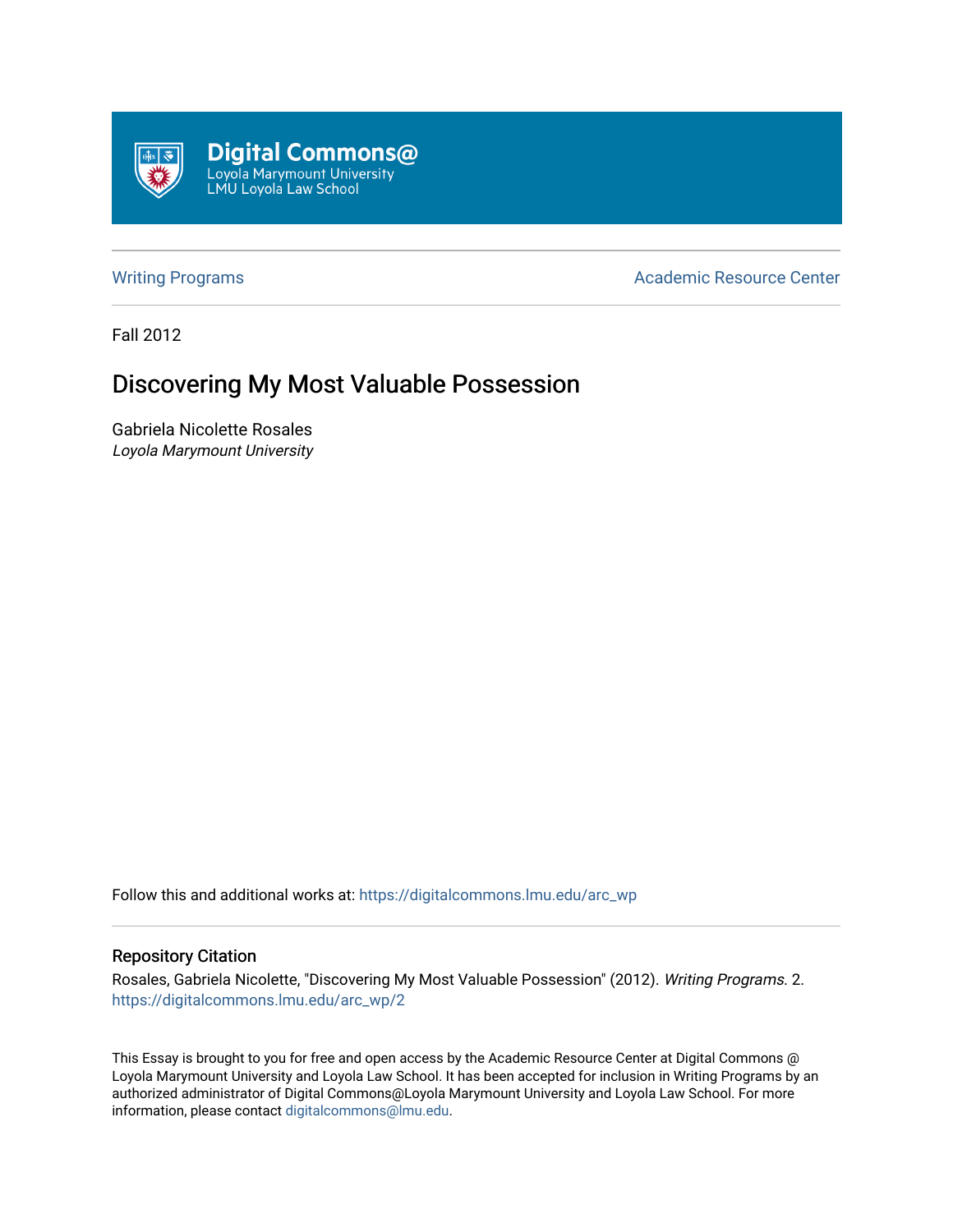Discovering My Most Valuable Possession

by

Gabriela Nicolette Rosales

A essay written as part of the Writing Programs

Academic Resource Center

Loyola Marymount University

Fall 2012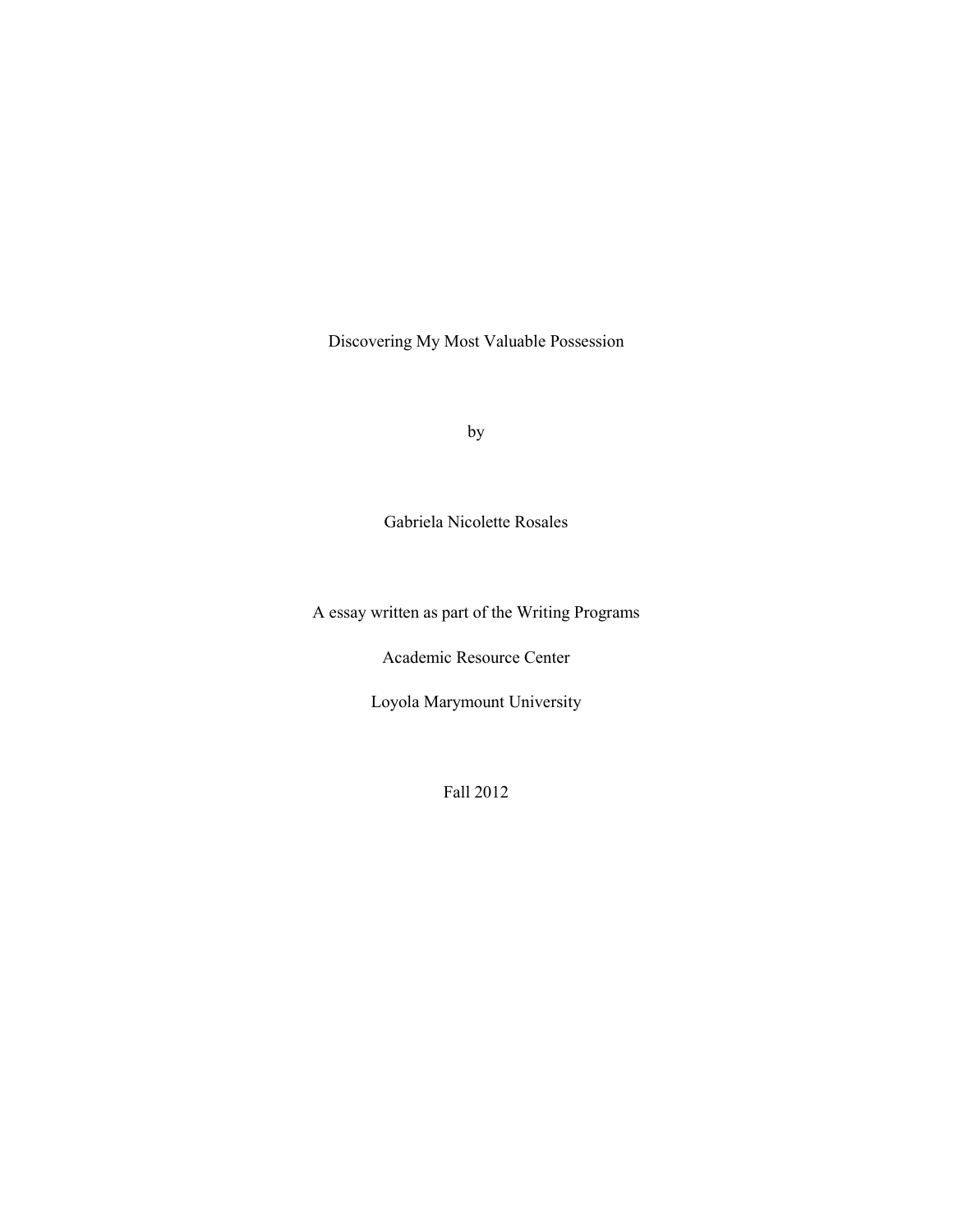When my family exited the grand glass doors of the mall, my eyes were suddenly drawn to my left. A girl ten years old like me leaned against the wall of California Pizza Kitchen and gazed through the window at the feasting customers. She was a dark figure; filthy old clothes clung to her sweaty back and no shoes on her rough feet. Her ponytail was a mess and failed to keep her cool, and then it finally slipped undone. Her ponytail hair tie fell on the hot sidewalk behind a plant, and she struggled to look for it. I was shocked and pain burned in my heart, but not because of what I saw in that sad girl's wide eyes. I was hurt by the girl I envisioned who stomped around the Anchor Blue store not too long ago--myself. When I stared at her, guilt gnawed at my heart because I had been so selfish and greedy wanting more clothes. It took a heartbreaking appearance that made me realize how wrong my actions and attitude were, and they pierced my mind like a thorn. It made me realize that I was a totally different girl when we first arrived at the mall; selfish, greedy, and not content with what I truly had that was better than anything I could buy at the mall. I'll take you back to the beginning of my story.

The cool air refreshed my moist face when I entered the revolving doors of the mall. Mouthwatering aromas floated down from the food court upstairs. With my twenty dollar birthday money snug in my pocket I skipped excitedly in front of my parents. The light danced on the marble floors and reflected off the glistening jewelry in Icing. Chocolate delights were wrapped snugly in pretty boxes in See's. Adorable soft boots rested on shelves in Uggs. The vibrant colors of clothes the mannequins wore spilled into my eyes as I passed the display windows of Macy's, Anchor Blue, and Hollister. I was ten years old and I wanted everything!

"Nicolette," called my mom, "remember you can get *one* thing with *your* money so choose something special to you." She smiled warm-heartedly, but I stopped bouncing at her side. I winced at those words. *I don't want just one thing,* I thought. *There is so much to choose from*. I looked at my dad in hope that he would say something different, but all he said was, "Your mama is right honey, so have fun and get something you like." He smiled at me, too. They were happy to see me excited, but they did not know that I was put off by their words. *I just have*  to show how badly I want more than one thing and hopefully they'll give in, I'm sure. I reassured myself and answered sweetly, "Ok!"

 Immediately I was immersed in a wave of excitement and zipped from window to window. Finally, I entered Anchor Blue feeling like the luckiest girl ever. *These pants are just what I need; I love that shirt, it's so cute; I do need some more stud earrings; oh I love that*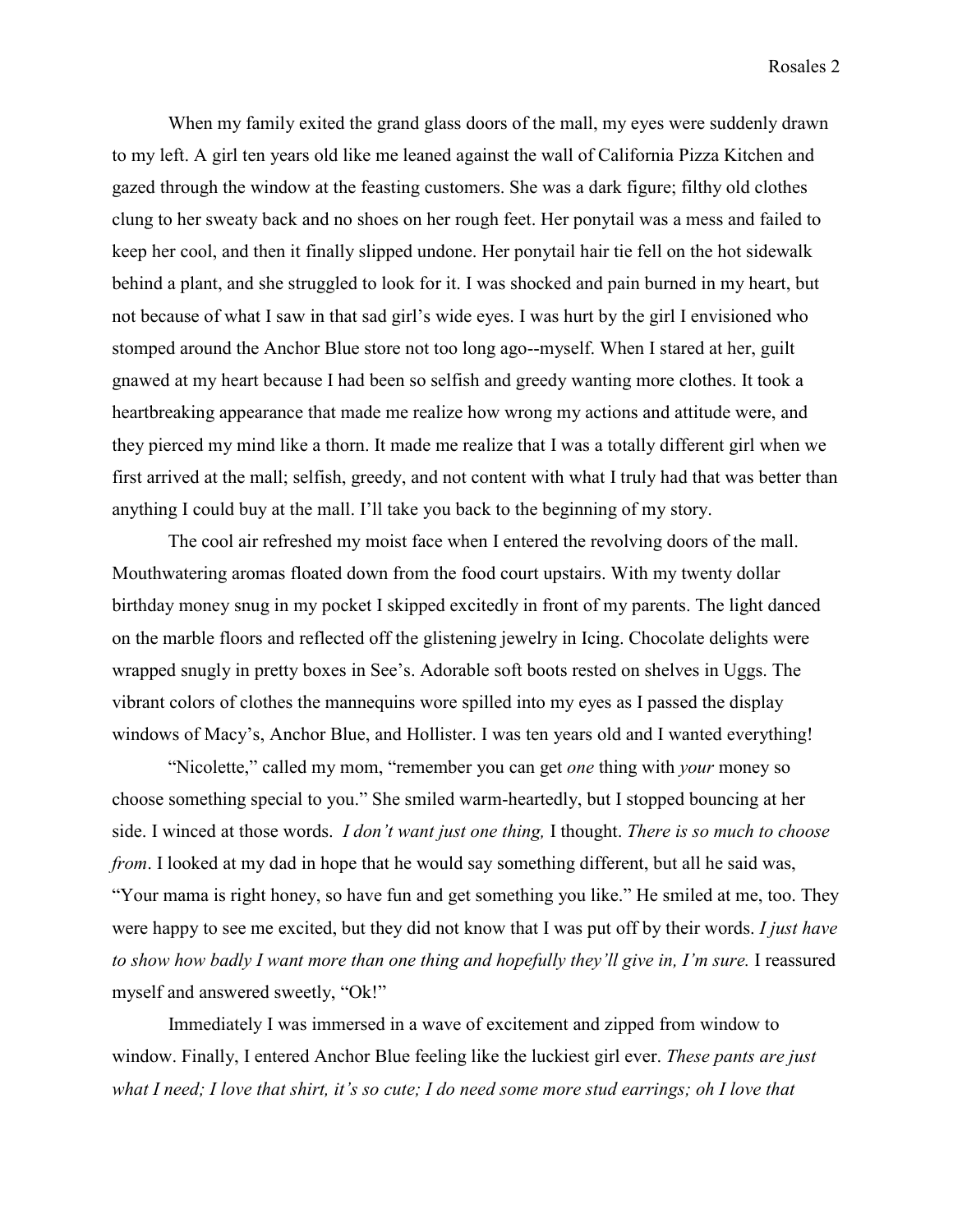*scarf; maybe I should get a purse…* Thoughts bounced in my head and I slung a couple of shirts, pants, and a few accessories over my right arm, along with bohemian flip flops hooked on my few free fingers. A lot of my girlfriends shopped here, and I couldn't wait to show off the adorable apparel of the popular store.

I made a little strut when I appeared at the dressing room doorway. The beachy light blue skinny jeans hugged my legs perfectly and the earthy red of the flip flops made the tan of my feet appear even darker. I especially adored the flowy cream colored blouse that lightly rested on my dark shoulders. I saw a gorgeous turquoise stone necklace displayed on a jewelry table and quickly added it to my amazing new look. I absolutely loved the outfit and had to own it. Nothing at home could surpass that look, and the clothes made me feel confident and attractive.

My parents sat on the waiting chairs and turned in my direction with wide eyes. "Ooh la la, those are very cute pants on you honey," commented my dad, as though that were the only new piece of clothing I had tried on. "Yes, I agree, Nico, and it's perfect you chose those because you could use a new pair huh?" chimed in my mom, as she too ignored the bright shirt and bohemian sandals I had on. "Thank you Mama and Papa -- they fit nicely! Do you also like this shirt? Oh! and the sandals? They are too cute right?" I said. "Mhmm, they are very nice on you sweetie, but remember how much money you have?" my dad inquired. To buy more time I cunningly responded, "Oh no I didn't forget, but I'm just saying how nice it all looks! And I still have to finish looking around; these aren't for certain yet." My mom said, "Okay, but don't take too long Nico. The outfit is very nice, but you don't need so many new clothes. Try to select *one*  thing." She tilted her head and raised her eyebrows to emphasize that serious tone in her voice.

Back in the dressing room, I was irritated as I took a few more twirls and looked in the mirror. I felt as though nothing else had ever defined me better. I was breathless and ecstatic, but I grumbled at the thought that I could not bring that feeling with me to the outside world where I could flaunt it off to my friends. *It's not fair, why can't they let me get more things just this once? I hardly have any good clothes at home.* I knew I had clothes at home, and plenty that I didn't wear even though they were still nice and in good condition. I really did not need anything else, but I couldn't resist. What if I didn't get this opportunity again to finally shop at a nice popular store? One thing? How unfair.

I strolled out of the dressing room with my selections in both hands and approached my parents. "Please can I get at least the shirt and pants and possibly the sandals?" I didn't even give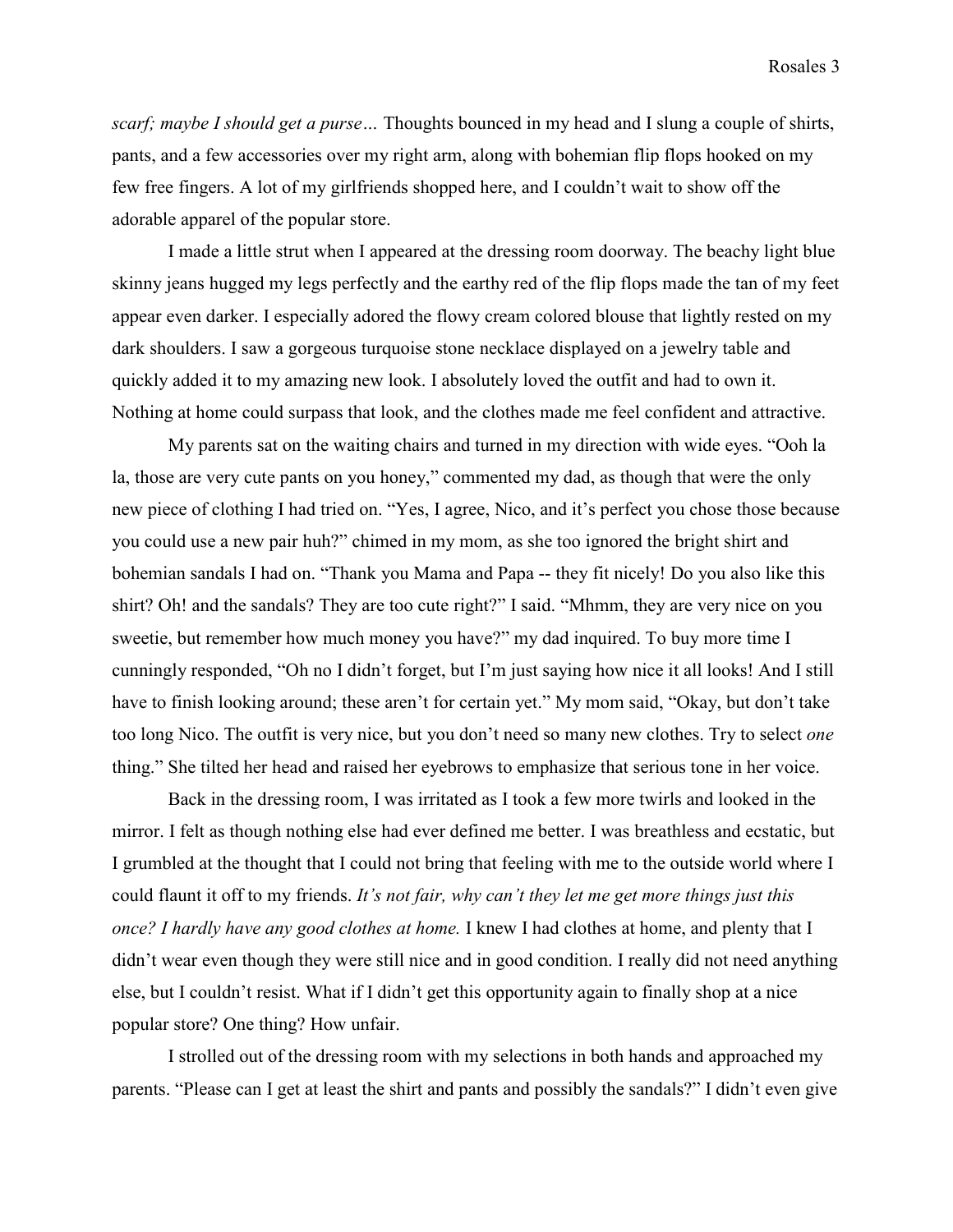them time to respond and commented, "I don't have ones like these and I really want them. Please?!" "Nicolette please listen to us, you have several nice things at home you rarely wear, and this is a nice treat to let you decide how to use your own money," my mom calmly explained. I looked at my dad with my chin pressed against my chest, and I scrunched my eyebrows above my frustrated glare. "But," I began to protest. "Nicolette no! The pants or nothing then since you obviously fail to understand your mother and my wishes," my dad's tone vibrated deep in his chest, and I knew he was not going to allow me to even start debating.

Heat flustered in my cheeks and I stomped away angrily tossing the articles back where I got them. I was a tornado and left the clothes in disarray, but I did not care! *This is so unfair! I hate this!* I was so consumed in my anger that I did not realize how selfish I sounded.

Looking back, I am embarrassed by my actions and the way I treated my parents; how could I let material goods control my feelings and drive me to the point of hating my parents? In that moment, I felt I had every right to be upset and frustrated. I bought the pants, but the thrill of owning something new and of good quality disappeared. I wanted more.

I slumped and dragged my feet behind my parents as they hastened to leave the "place of temptations" I heard them call the mall at a voice level I could hear. The cool air of the mall had no effect on my simmering sleek cheeks; it felt as though I had been outside all along in the hot summer weather. Their irritation and waning patience radiated off their backs and that increased my rage. *They think they have every right to be mad at me and make me look like the bad person right now. They are the meanies who won't let me have what I would like for once!* 

The bag with the jeans kept hitting the side of my right leg as my limp arms flopped with agitation. At one point the bag entangled between my legs and I stumbled to catch my balance. I sensed a couple and their child glance over at me as I made a scene. *Great- I am like the picture perfect spoiled child grumbling and whining after her parents. They are looking at me thinking I am some little brat. Ugh!* I grunted, annoyed at the bag for making me look ridiculous. I shot a warning glare at them for even looking in my direction and carried on after my parents. We were almost at the exit, but it felt like forever to reach it.

I had pictured myself skipping the other way when we first arrived. How I wished it was that moment in time so that I could avoid that horrible end to my fun day. *If only I had been more patient and been more convincing!* But it was no use- the three of us still pursued the grand glass doors with the wonderful green EXIT sign above them. I felt like I had no control of myself